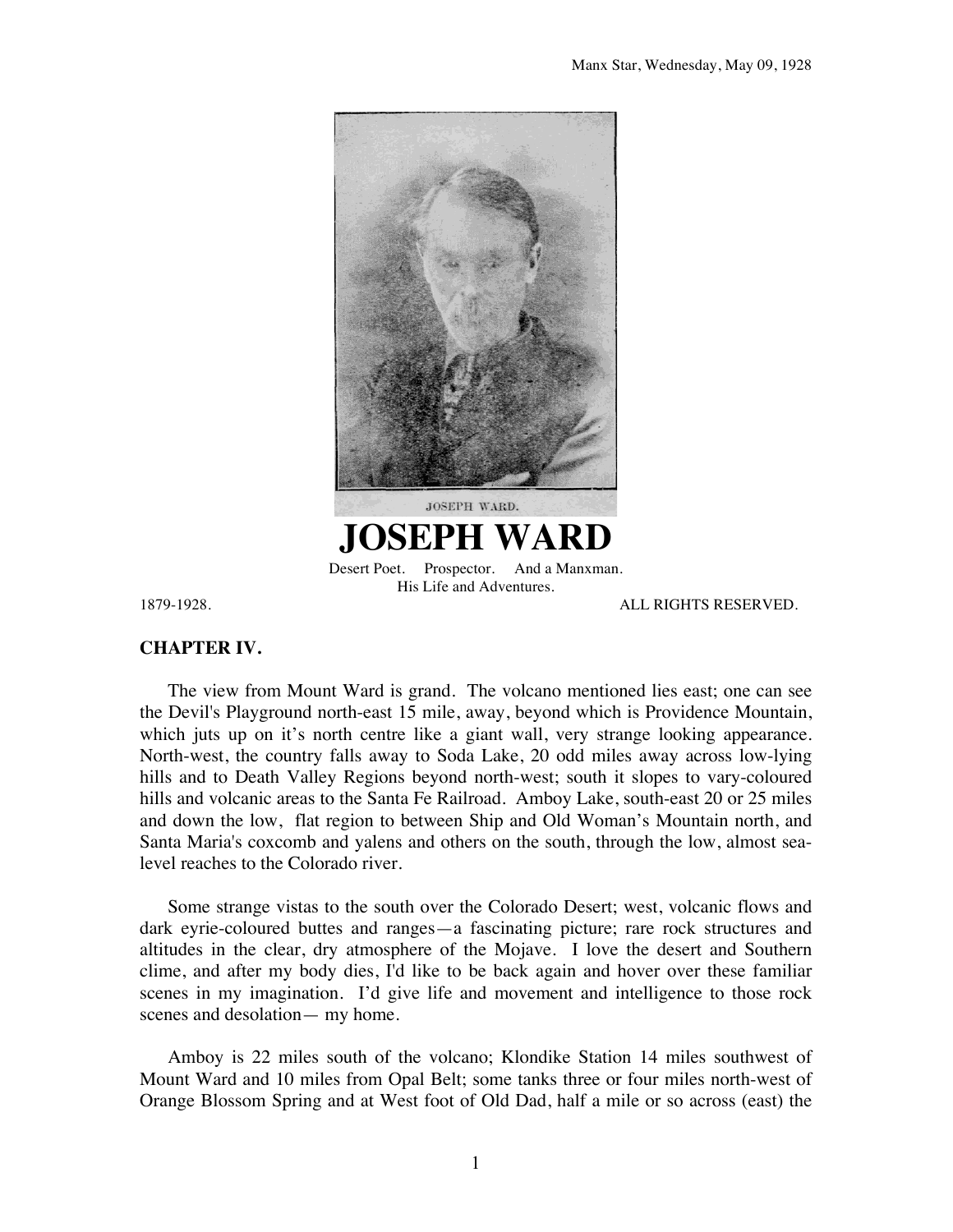wash from the volcano I camped one evening near sundown. About 48 mountain sheep on a bench grazing quietly on a sloping hillside less than 200 yards away. I unpacked the jacks, levelled the place for the bed, cooked supper, and walked around camp, the sheep apparently taking no notice of me. One had only two short prong horns; others none. They kept eyeing me occasionally, seemingly afraid; they grazed slowly, moving to crest of low ridge and worked over, grazing as they went; finally the big one was on view on guard. Some time later he also went. He had magnificent horns. They must have been there in my company for two hours. My friend, Adam Blitzer, blacksmith of Amboy, in same region once cornered a big buck on the steep, ragged bluff, with an impassable wall. He had often hunted this sheep, and now, at last, thought that he had him; but he hadn't. Just as Adam was closing in on him, the buck gave one terrifying look and dived. Some seconds later he hit the ground, rolled half a dozen times and struck out, apparently unharmed. Adam's artillery reverberating. The living buck disappeared over a ridge as if old hell was after him. "Their's not to reason why." At another time, same region, I saw a lone buck disappearing across a wash; white patch on his rump. He had seen me before I spotted him.

Once, South of Afton, on Salt Lake Railroad, in Mojave River Canyon, in a volcanic area, I was winding around south and in all directions to get over a malapais lava and tufa bluffy formation, going in a southerly direction. I had just rounded north side of a small butte, perhaps not over 30 feet across on the top, and down a narrow white ridge perhaps 80 yards south of the butte, leading the big jack; two Jennies tied behind and one loose. Jack pulling back, I pulled on him and cursed aloud. Looking north towards a little butte I had just rounded at that moment I saw a mighty buck, with enormous horns, leaping down west ridge of the little butte. It looked like an immense dry goods box. I dropped the strap I was holding the jack with, who had also been watching the object; ran 50 yards to a bluff, and looked down at him. "By God, but he was rambling." I hollered in four languages, French, Dutch, Chinese, and Irish, waving my harms and hat. I put the fear of God into him. I could see him going visibly faster straight ahead, turning neither to right or left; hitting the ground, and making the dirt fly as if a rain of bullets spitting little spots of dust. He thought the devil himself was after him, and I laughed until the tears came into my eyes. I don't think he ever stopped; I guess he's going yet. His heart was in his throat, and it must have taken him some time to arrange his anatomy when he finally stopped to look back; but I never saw him do this. This was what had caused the jack to pull back; he had seen the object on top of the little butte. It must have been asleep and off guard, and been awakened by my shouting at the jack, and stood on the sky-line looking at me and the canvas-covered jacks all strung out in the line on the ridge 70 or 80 yards south across the intervening hollow. He never saw a sight like that before ard must have thought he had 'em. I was scared myself. Luckily he went or I would have done. I have often thought what would have happened had I climbed on top of the bluff a few steps and met him face to face. If an animal of that size and weight should rush a man, he'd break his legs like pipe stems. He had the greatest horns I've ever seen on any animal. I once found an old, weatherbeaten sheep horn thirty miles east of this place, near Heighton Springs, and it weighed 28 pounds and was broken, a portion being missing. Sheep are still plentiful in spots on the desert; ranges south of Afton and West of Broadwell on T.T. and many other ranges. Great numbers of wild burros also in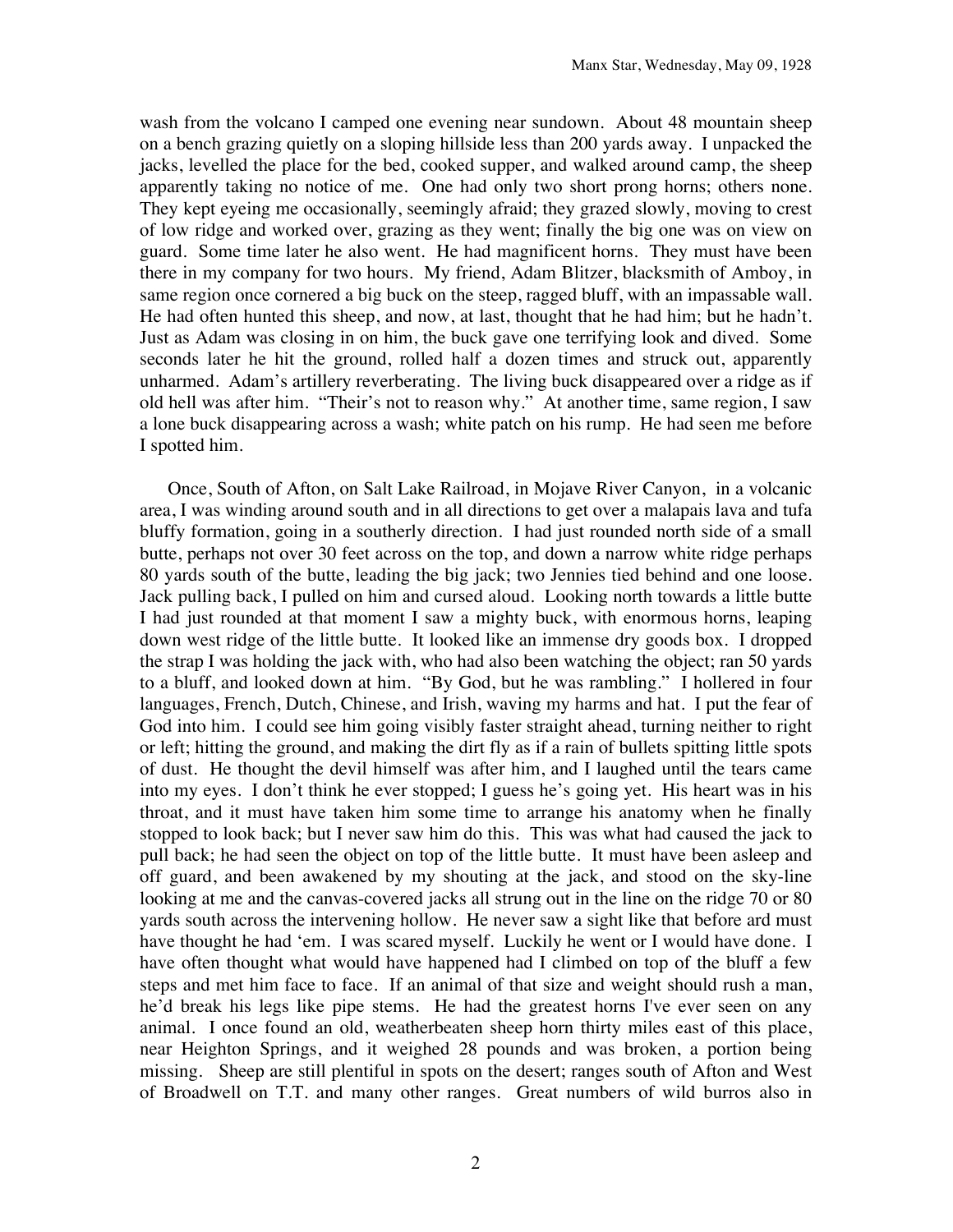Panamints. One big pinto I was always afraid of; he was liable to kill my saddle jack. I never saw any south of Windgate Pass till I'd reached south-east of Old Dad Mountain, where a band of snow white ones ranged; also a few wild horses. Cozo is the worst range for snakes, mostly tiger rattlers. I feared to camp there after May. Sidewinders had in Indian Wells Valley, south of Cozos, as early as March and April. After September, except the Argus Range, which is well supplied with snakes, I'd go hundreds of miles south-east and wouldn't see one. Once, in Vesuvias Volcano (I so named it), 70 miles north-east of Barstow, I grabbed a flat rock, four inches high on its farther and overhanging edge, to put it on a larger one to use as a monument. It was flat and sandy. The rock was deeply bedded and I could not move it. I jumped up and yelled. A tiger rattling snake was linked underneath, his head one inch from my fingers; my friend came running up and we killed it. Pointing to a crack in a big reek. I said I feared he'd before we got him. Its mate was in the crack, and we killed it also. These were the only two snakes—with perhaps one other—that I ever saw in that whole region.

I found a dry lake, five miles north-east of Hidden Springs, twenty years ago, and had my trail through it three miles south of Windgate Pass from head of Golden Canyon to Quail Springs. A strange lake, one mile north-east , half mile north-south in a volcanic basin, round mountains east, ten miles in diameter; low volcanic hills and quail mountains south and south east and south-west. The lower Windgate Pass is three miles north. Then the rising Panamints to the north. Tht first ten miles volcanic; Death Valley 25 miles north-east; sink 40; a picture in the clear desert air. This little dry lake is in a volcano. High black caps, west, and white slunite-bearing leached volcanic rocks one hundred feet high, north-west. I found an iron ledge there, carrying about two or three dollars in silver. Lake itself has black andesite buttes in its floor. A fringe of whitecapping, three to five feet thick, 100 yards north-south, three-quarter miles northeast of stuff that looks like gypsum, but the Stale Mining Bureau calls it lime. It is soft and can be bitten and chewed. Must be several hundred thousand tons of it. This cap formerly covered all the lake, but now only this fringe remains, the rest being eroded away up to Windgate Pass and Death Valley. Underneath on north-west, are alumbearing buttes, 15 to 20 feet high; 15 feet or so in diameter; green-yellow mud which looks like bee-hives; and on south-east portion of the lake are masses of epsom salts, 98 per cent, pure on slopes 20 feet high. My jacks, in crossing this used to go belly deep on the steep hillsides which dip down in slopes. I never saw such stuff, and I often told friends of it to go and locate. I had not even a dollar to record the claim, and it was 80 miles north-east of Joburg, and same north-north-east of Barstow; too far from civilisation and railroads; too isolated at that time for any use. In Death Valley, April, 1912, Mr. B. K. Brockington, Mr. Fairbanks, of Shoshone, and two others and myself, located what I presume may have been first potash located there, at foot of Green Water Mountain.

We camped at Eagle Borax Works on the west, leaving the jacks among the mesquite, walking daily six miles north-east across first one mile of borax, in which we sank several inches; then one mile of mud, ankle deep, and but for **a** layer of roch salt underneath we'd have gone out of sight. Then followed two miles or so of rough reddish salt pinnacles two feet high, which proved very difficult going, beyond which was a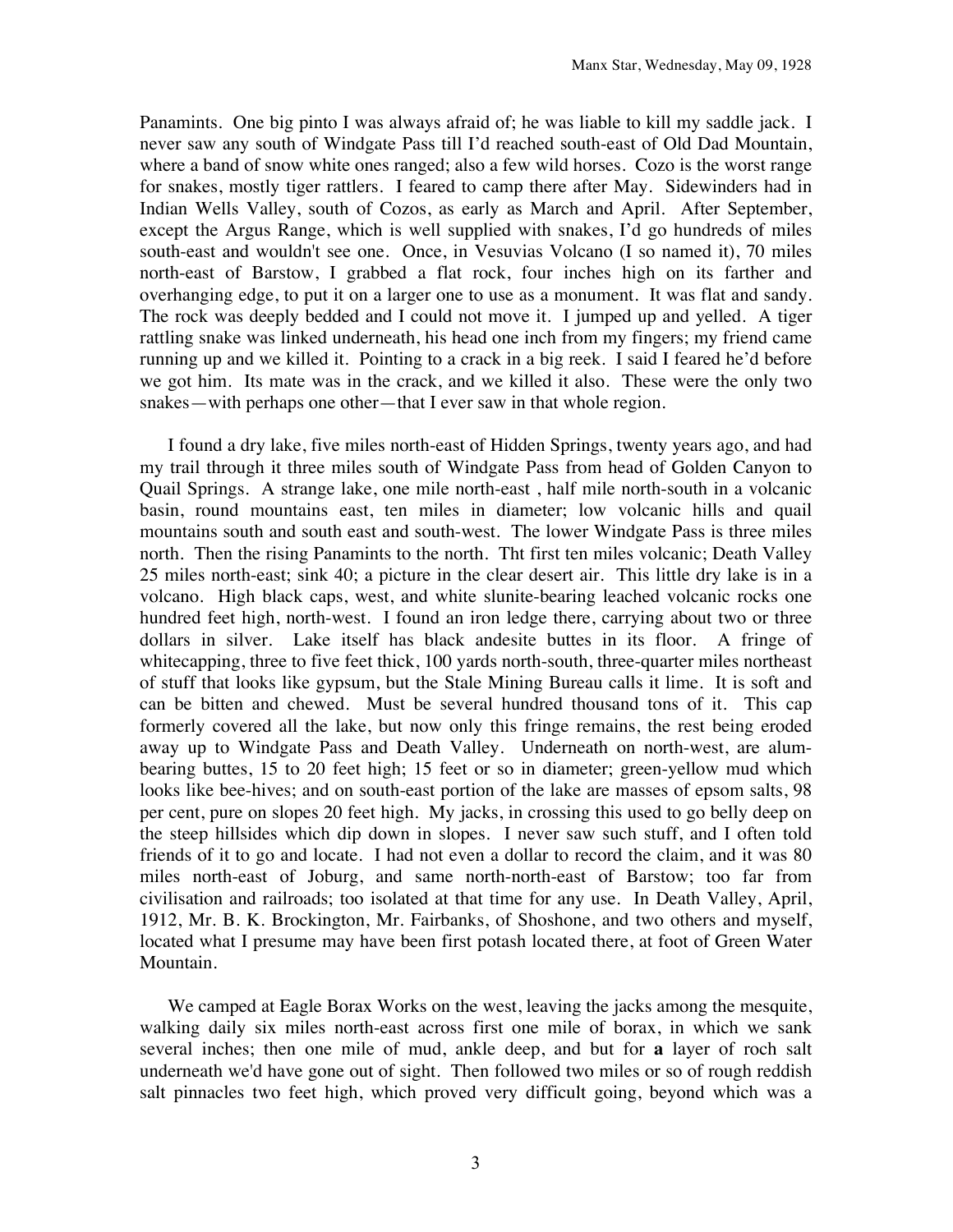uniformly flat, glistening salt surface, wet in places. We surveyed 34 miles square, and built monuments out of cakes of salt one or two inches thick and two or more feet long. It never proved good. I learned later that the Government and Borax Smith later bored weels, but only got one per cent, potash. I wanted my friend, Brockington, to go to Little Lake, mentioned above, and see if there was any potash there. I think that the Little Lake described was originally lower than Death Valley before the floor or bottom of the latter dropped out and was uplifted by tertiary volcanics, which broke out at south end of Panamints and north of Avavatz Mountains with sporadic out bursts 60 miles south at the Calico volcano and between, connecting with a long sinuous line which reached south from Caliente Creek. Kern County, and San Amedeas, south of Mawerfield, a side branch of Los Angeles Mountains. Coming near to Joburg, and 150 miles southeast to Amboy region, centreing near Ludlow, then to the volcano described, west of Old Dad Mountain, thence southeast twelve miles to Clipper Range and northeast to Hart aud Searchlight, meeting and forming a junction with the big Nevada belts, from which pass via EI Dorado Canyon, crossing river to Gold Bonds, Arizona, and on through Yums County to Mexican cordelaros, on that mighty chain of volcanoes which, stretch through all America for 10,000 miles of tertiary time; an era of intense and unexampled volcanic activity. These are the rocks a prospector likes to work in, for that prize of ages—gold and silver—the child of his heart and dreams and mysteries. The present elevation of the Little Lake is 3,000 feet or so above sea level. How so much epsom salts got there I do not know, but there is enough to medicate all the Indians of the ages.

## **IN THE VALLEY OF DEATH.**

Like an affrightened eagle soaring to the limitless heights, my imprisoned soul, fearless gazing at the glowing orb of God in truth. Speed on, O soul, to the endless confines of the spirit world, thro' tbe unknown centuries in the great silence.

> Then bury me deep by the lone hill side, Near the lonely sand hills drifting; In the valley of death 'tween the mountains wide, With the lonely Arabs, shifting.

In that desolate scene on its glittering floor , Far from the haunts of the living, I'll rest in peace by the open door;

And the other world forgiving.

With the silent ages of the past, And those that have gone before, The countless generations vast, I'll rest for evermore.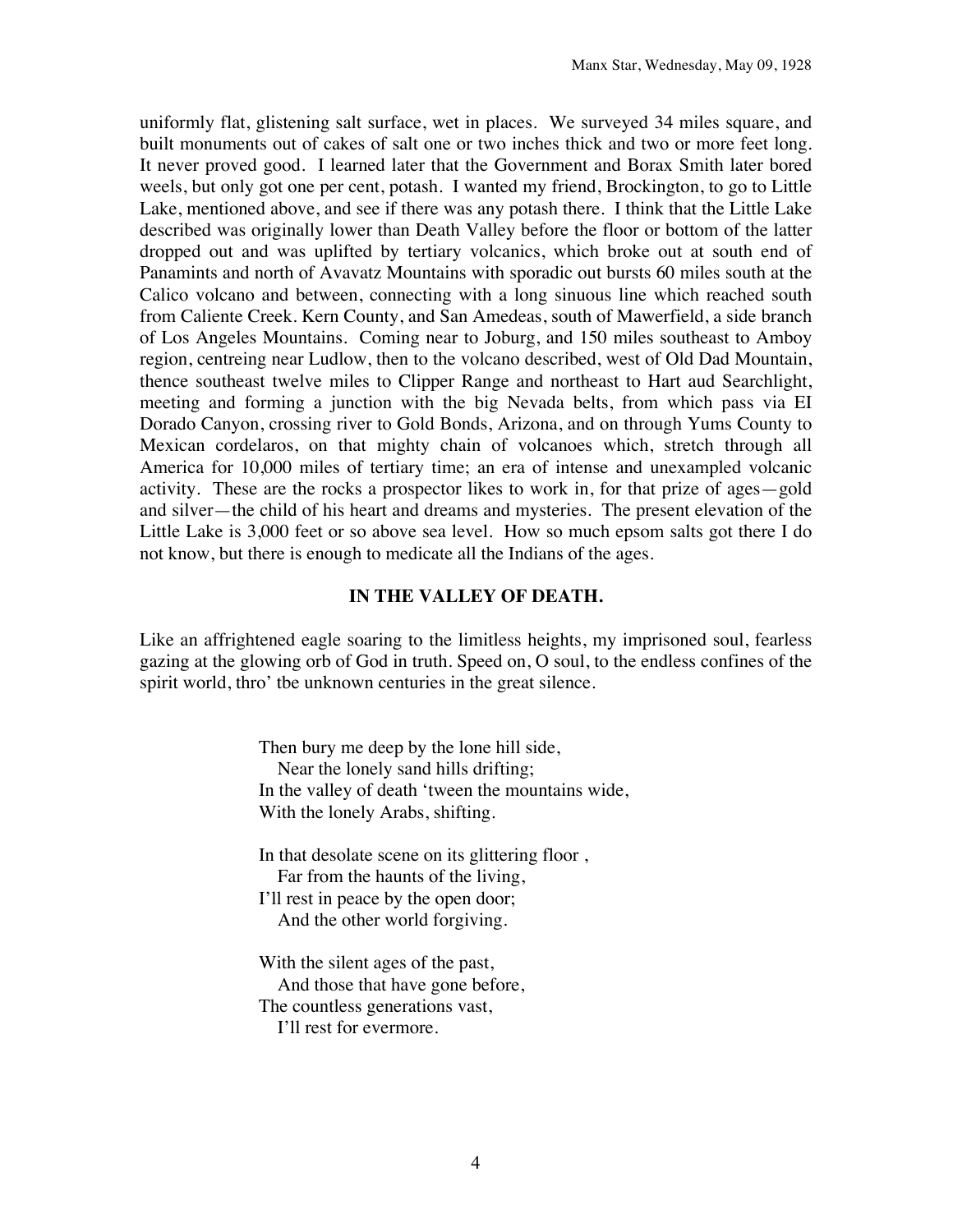Till destiny its course is sealed; And with the vision ended; God's work to be shall stand revealed; In harmony 'tis blended.

The lights of this far distant past Will glow with new creation; And we again will stand at last Beyond this tribulation.

The spirit world, the true, the real, Beyond that farther shore, Our guardian angels will reveal Our home for evermore.

We'll meet our dear ones, then re-seal The kiss of love that death absolved; Again embrace those memories, feel The pangs of joy that fate dissolved.

Here I'll rest 'till the gloried dawn In this valley of death, the sleep of peace; And sweetly sleep till tbe night has gone; Till the sun of life shall give release.

And my thoughts shall wander far away O'er the wide Atlantic's billowy rolls: When the chill of death's cold icy wave. And my childhood dreams of home enscrolls.

In the glow of youth on life's long trail, From my native Isle I journeyed far; My life to cease in this shadowy vale, But with heaven's lights and gates ajar.

Yes, and with the angels dreaming, In a fairy land of joy; Their tears, their voices seeming To me a lullaby.

Of hope, their beckoning hands, Light as the breath of dewy eve; Sweet as the incense of heaven's lands; Gift from on high which we receive in soulful ecstacy.